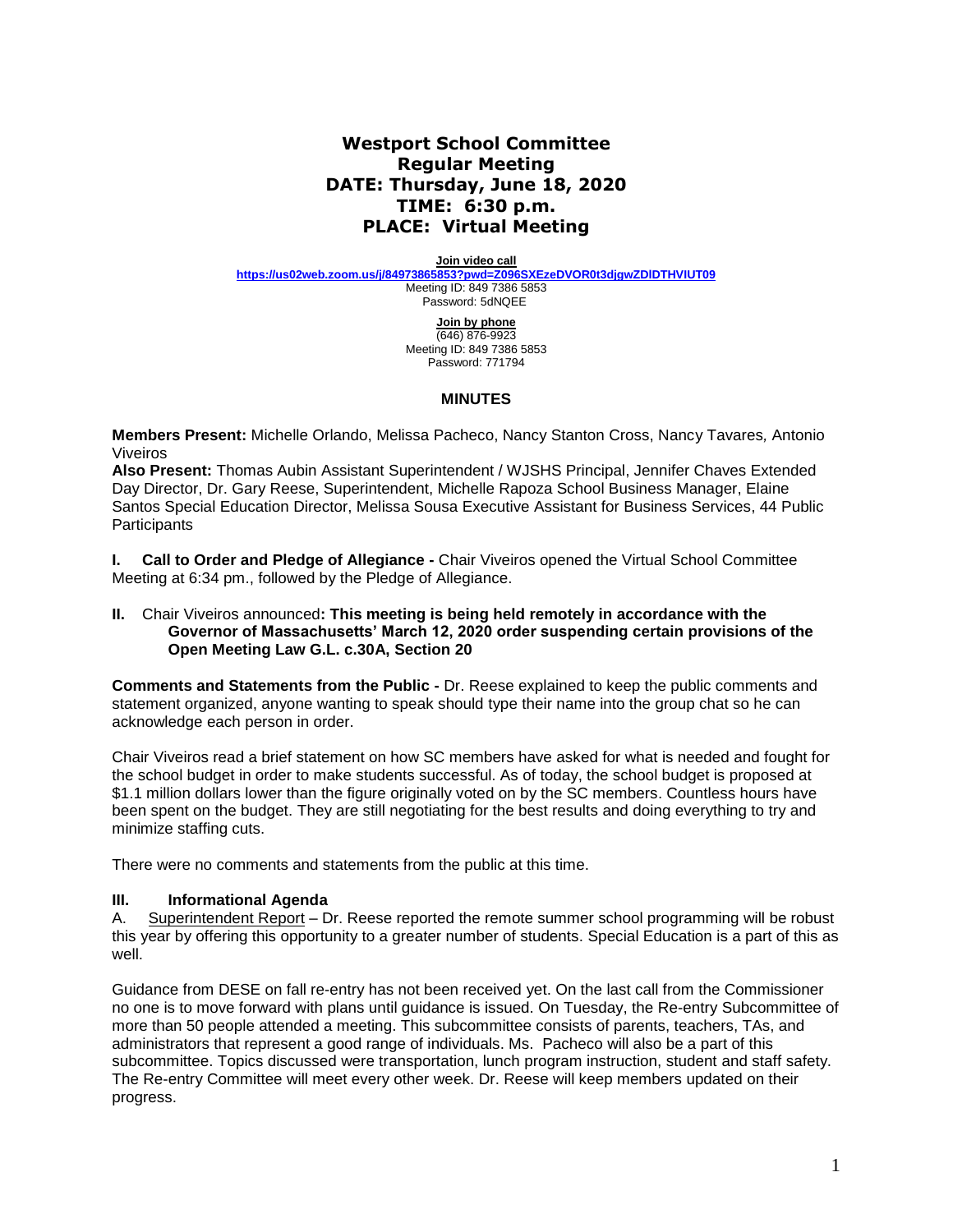Dr. Reese shared information on the following 3 grant applications:

- FY21 CARES Act Elementary and Secondary Education Emergency Relief Fund (ESSER) This grant is associated with the CARES Act for costs associated with the pandemic. Based on Title I allocation from FY19. The Leadership Team is identifying needed safety material.
- Early Literacy Grant will provide Professional Development opportunities to develop staff competencies associated with reading and language issues. Mr. Elwell and Ms. Greeson are working on this grant.
- Summer/Vacation learning program grant for learning remediation and support. This week a statement of interest was submitted, then an RFP will be done with more details. Mr. Elwell and Mr. Aubin are working on this grant.

Discussion on the remote summer school program took place. There will be instruction on learning gaps incurred from the time students were not in school. Teachers will be leading group sizes of 6-8 students. There will be safe entry and cleaning so teachers can use their rooms. Costs will be coming from CARES Act funds. Ms. Stanton Cross would like to know how many teachers and TAs will participate in summer school. Dr. Reese send out a survey to families and is waiting for feedback.

B. Bill Warrant Update: 6-19-20 - Chair Viveiros acknowledged reviewing and signing the bill warrant dated 6.19.20 in the amount of \$90,117.96. Bill warrant was emailed to school committee members for review on June 9, 2020.

C. Discussion of Extended Day Program - During a Work Session last week Ms. Chaves shared all the program details with the members. The district attorney drafted a document for families to sign off. This was sent to committee members today. Ms. Chaves spoke to each family concerning the protocols and reported the families are very thankful. Two children did drop out. Ms. Chaves mentioned the state gave an additional incentive by matching up to a full rate for voucher students. The Board of Health gave additional feedback. Ms. Chaves also reported that over 200 facilities submitted their intent to open in July according to the district manager of school-based programs in the state and islands.

Dr. Reese clarified that the Extended Day Program is being offered because the numbers are low and the protocols can be managed. The summer school program could not accommodate the higher numbers of students and maintain the guidelines, so this will be offered remotely.

D. Discussion to Encumber Transportation Funds due to Transportation Negotiations Not Settled in FY20 - A meeting was held this morning with Chair Viveiros, Dr. Reese, Ms. Rapoza and Attorney Coleman to discuss transportation payment issues. The attorney had been in discussions with the 2 companies to try and expedite the process. Talks have been ongoing for several months to try to negotiate a fair settlement.

E. Discussion of the Hover Camera in the Classroom for Virtual Learning - Dr. Reese shared that a strategy being looked at for fall is the use of hover cameras in the classrooms to be able to provide a live feed sent to student's homes for remote instruction as well as in class instruction. They are exploring pricing and logistics.

### F. Subcommittee Updates -

School Building Committee - Chair Viveiros reported that work continues. At the last meeting they showed a drone video. Sheetrock and interior walls are being worked on. Daily 80-100 workers are on site.

Policy Subcommittee - Ms. Pacheco reported she will be scheduling a meeting to address policies.

Town/School Budget Meetings - Ms. Orlando and Ms. Stanton Cross have been meeting with the town. The budget is being cut by \$1.1 million dollars for FY21. The Town and BOS is willing to work with the school and is asking to be creative with the budget. The state will be experiencing a reduction in revenues of around 10-20%. The school is negotiating with the WFT for a fair offer under the circumstances and is